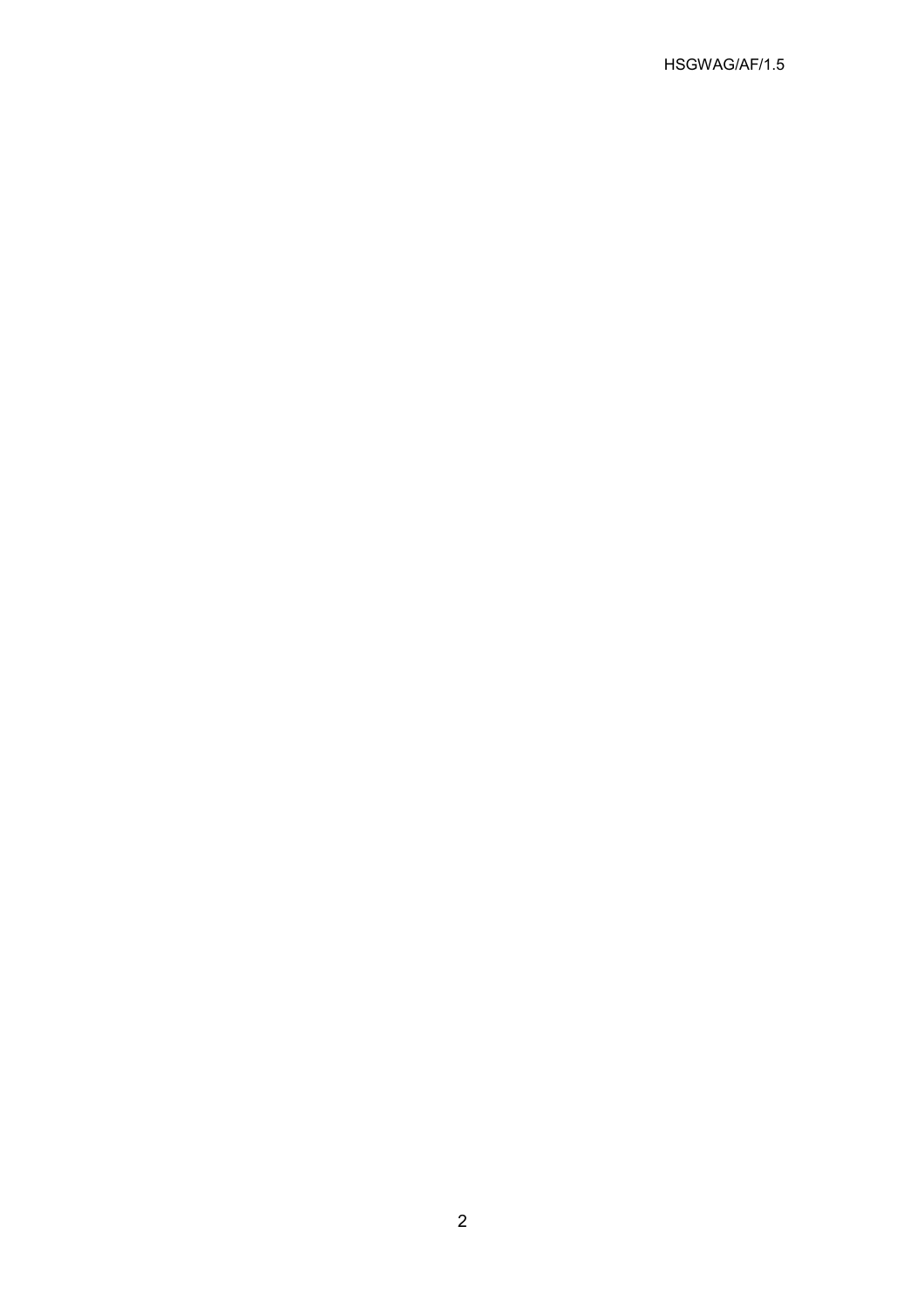### **Introduction**

- 1. This rebuttal proof of evidence has been prepared in response to the evidence of Mr Andrew Brown and Mr Jeff Stevenson for the Appellant in relation to cultural heritage matters and landscape and visual effects respectively. Paragraph numbers relate to their evidence unless otherwise stated. I have not responded to all matters raised in the Appellant's evidence, only where I consider that it would assist the Inspector, and so where I have not commented it should not be assumed that I agree with the Appellant's witnesses. I have reviewed the evidence from the Appellant and South Northants Council and re-visited my own evidence, but there is nothing which has caused me to change the opinions and conclusions set out in my proof of evidence.
- 2. The evidence I set out in this rebuttal proof is given in accordance with the guidance of the Landscape Institute. I confirm that the opinions expressed are my true and professional opinions.

#### **Issues Raised in Mr Andrew Brown's Evidence (BEL/ANB/2)**

#### **Substantial Harm (para 3.10)**

- 3. Mr Brown explains in para 3.10 that in his view substantial harm equals a major impact in EIA terms. In his evidence he does not set out how he has concluded whether effects on the significance of heritage assets are substantial or not. It is assumed that he has utilised the table set out in the ES (table 8.1) to determine the effects in EIA terms and anything less than a major effect is considered to be less than substantial in NPPF terms. I address this myself in para 64 of my proof of evidence and consider this in more detail below in relation to the ES table 8.1 which combines an understanding of heritage asset sensitivity with magnitude of change to determine the level of significance of effect.
- 4. In the ES, the importance of the asset appears to have been used to determine sensitivity (para 8.6.1 and table 8.1). This cannot be correct. Sensitivity, and particularly sensitivity in relation to setting impacts, is not solely determined by the importance attributed to an asset. CD 10.1, page 22, states *"All heritage assets are not of equal importance and the contribution made by their setting to their significance also varies. Nor do all settings have the same capacity to accommodate change without*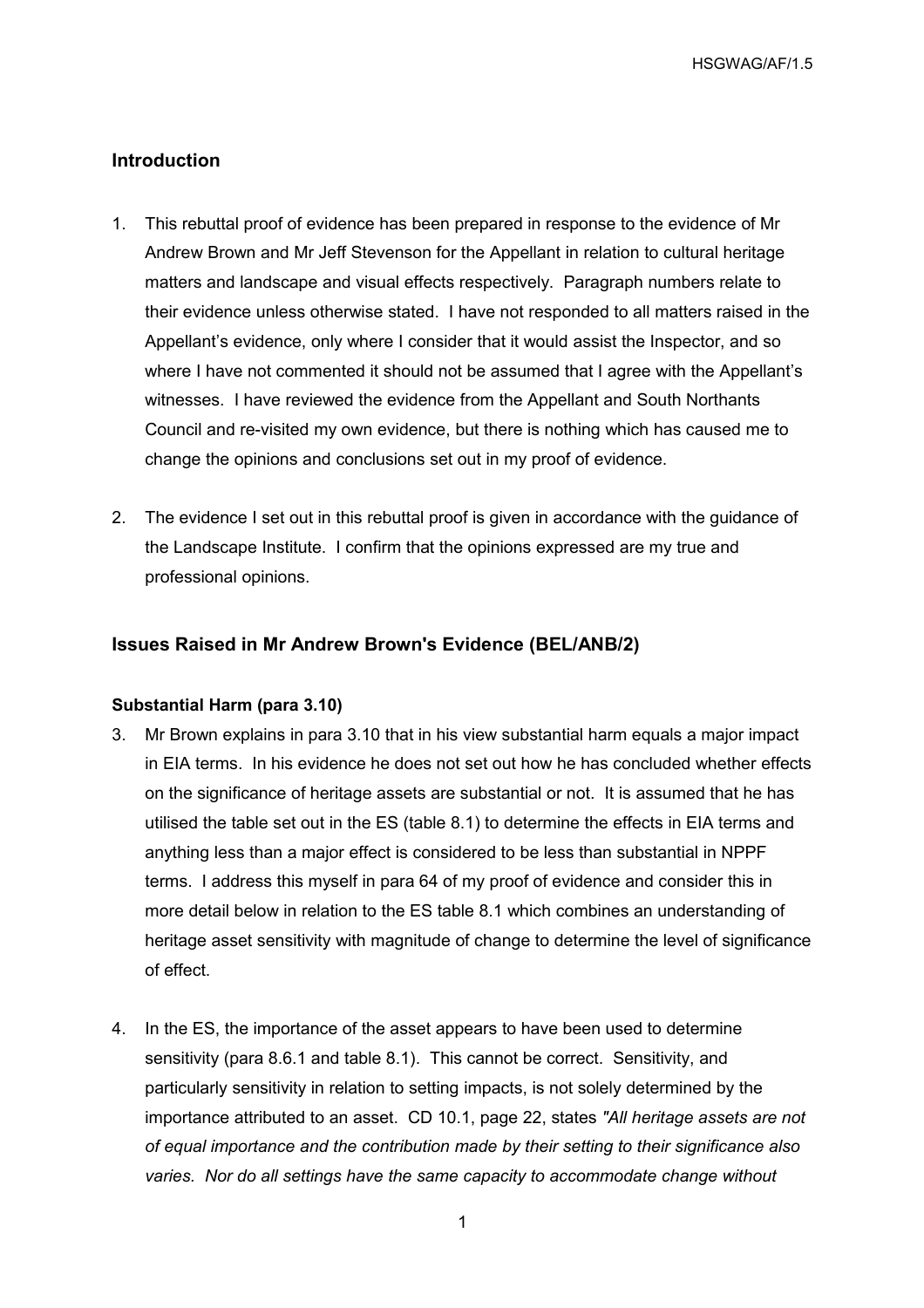*harm to the significance of the asset. This capacity may vary between designated assets of the same grade or of the same type...it can also depend on the location of the asset...[which]...may increase the sensitivity of the setting (i.e. the capacity of the setting to accommodate change without harm to the heritage asset's significance)"*. The designation of a heritage asset and therefore its importance reflects the weight to be given to it in policy terms (see my proof para 52).

- 5. In using the ES table 8.1, Mr Brown's approach is such that it would never be possible for there to be substantial harm to a conservation area or undesignated heritage asset for example, even if the magnitude of change to the significance of the asset is regarded as major adverse. In my view a medium magnitude of change on setting, to an asset/setting which is regarded as having high sensitivity, is likely to result in a moderate/major effect and one which could be regarded as causing substantial harm. Similarly, a high magnitude of change on the setting of an asset which is regarded as having a medium sensitivity, is also likely to result in a moderate/major effect and one which could be regarded as causing substantial harm.
- 6. When assessing the effects of a development on the setting of heritage assets, one first needs to understand the significance of an asset through consideration of the values attached to it. Understanding enables the assessor to determine the role of the setting in contributing to the significance and therefore the sensitivity of the setting and asset to the proposed development. Mr Brown appears to have utilised the conclusions reached in the ES through the use of the flawed table in 8.1 and then substituted 'not substantial harm' in his evidence on the basis that all impacts determined in the ES were moderate or less. If one accepts that the table in the ES is flawed and/or one accepts that the importance/designation of an asset is not the only aspect which should determine sensitivity and particularly sensitivity of setting, then Mr Brown's conclusions cannot be relied upon.
- 7. I have reviewed the recent judgement in the Bedford BC v Nuon case, and the consultation draft national planning practice guidance website on conserving and enhancing the historic environment (although as a consultation draft document I only give the latter limited weight). I consider that there is nothing there which is materially different from the approach taken in my proof of evidence and that my conclusions still stand.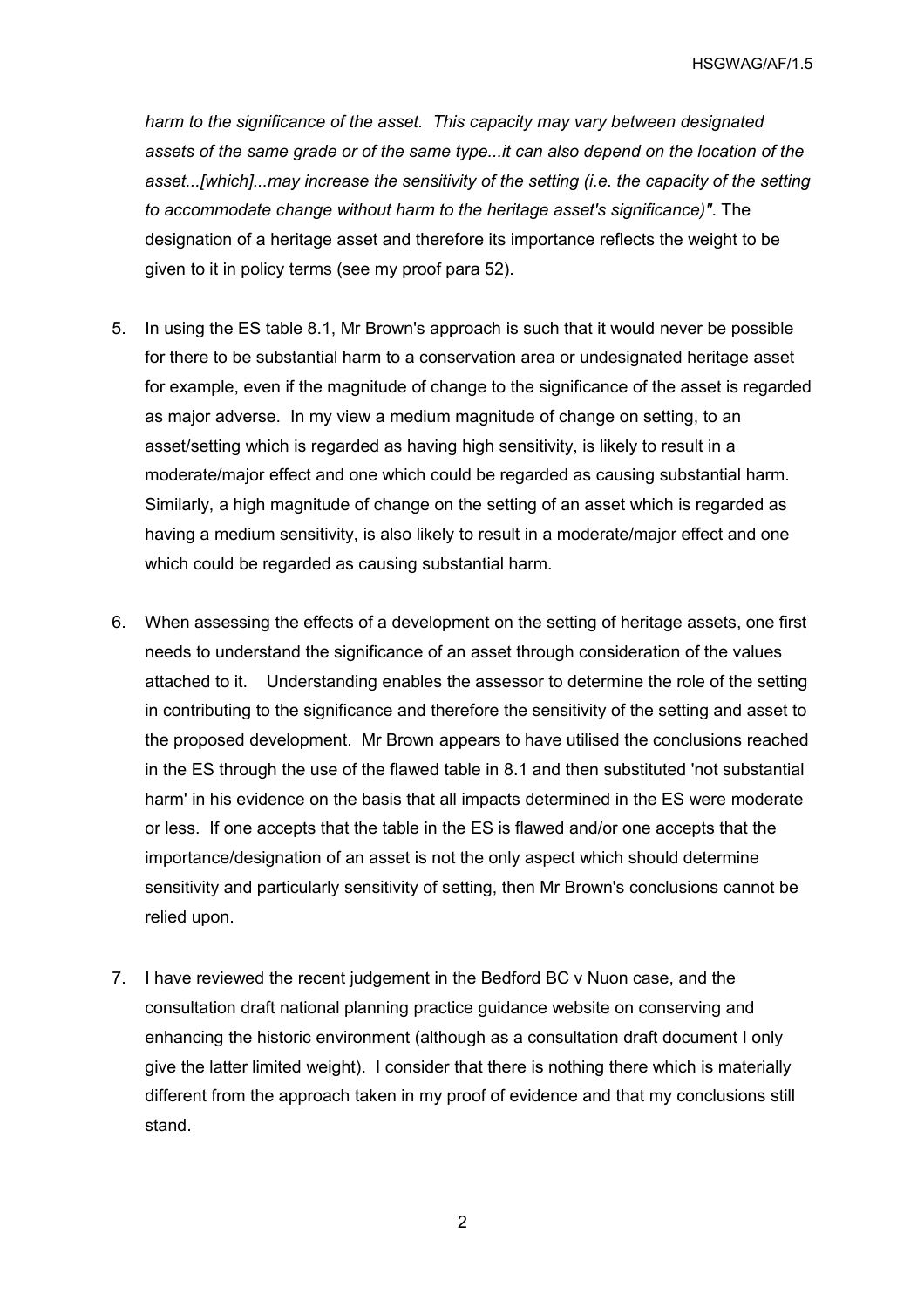#### **HS2 (paras 6.06 and 6.12)**

8. Mr Brown has made reference to the proposals for HS2 to the south of the wind farm site in his assessment of impacts on heritage assets apparently to support a point that HS2 would effectively form part of the baseline circumstances in which the impacts of the wind farm proposal should be assessed. Whilst I agree that it is important to be mindful of the HS2 development, and to consider it as part of a cautious approach in assessing the 'in combination' impacts with the wind farm development (as I have in conducting my own assessment), I do not believe that the proposals for HS2 are sufficiently firmed-up or certain for them to be considered as part of the baseline conditions or even assessment. This is in accordance with the Guidance on Landscape and Visual Impact Assessment (CD 8.15, para 7.13 and 7.14). Even if I am wrong in this, the nature of the HS2 proposals to the south of the wind farm development would be substantially in cutting and tunnel (as noted by Mr Brown paras 6.06 and 6.12) and in CD 14.1. In addition it is likely that Phase 1 of HS2 would not start operating until 2026, and although construction would start prior to this, it is unlikely that HS2 would overlap entirely with the 25 year lifespan of the wind farm.

#### **Assessment of Effects on Heritage Assets Generally**

- 9. Mr Brown in his evidence sets out his views on the effects on a number of heritage assets. He does not discuss all heritage assets listed in the ES (page 151) as experiencing significant effects. No changes to the conclusions reached in the ES were made in the FEI. It is therefore not clear if Mr Brown continues to hold the view that there are significant effects on listed buildings at Helmdon, Sulgrave Bowl Barrow and Marston Hill Farmhouse.
- 10. Mr Brown in his assessment of effects on heritage assets has taken into account a number of factors which, whilst relevant, do not in my view demonstrate limited effects on cultural heritage assets, as he appears to imply. These are set out below:
- 11. **Visual Dominance (paras 6.07, 6.13, 6.24, 6.29).** It is not the case that wind turbines need to be visually dominant in views for there to be an adverse effect. Turbines which are prominent are known to give rise to characterising effects. Such characterising effects can alter the setting of a heritage asset and may therefore have an adverse effect on the significance of the asset. The vertical height of the turbines is significantly larger than most heritage assets and their landscape context and their resulting visual dominance is particularly important in relatively close proximity impacts on setting and significance.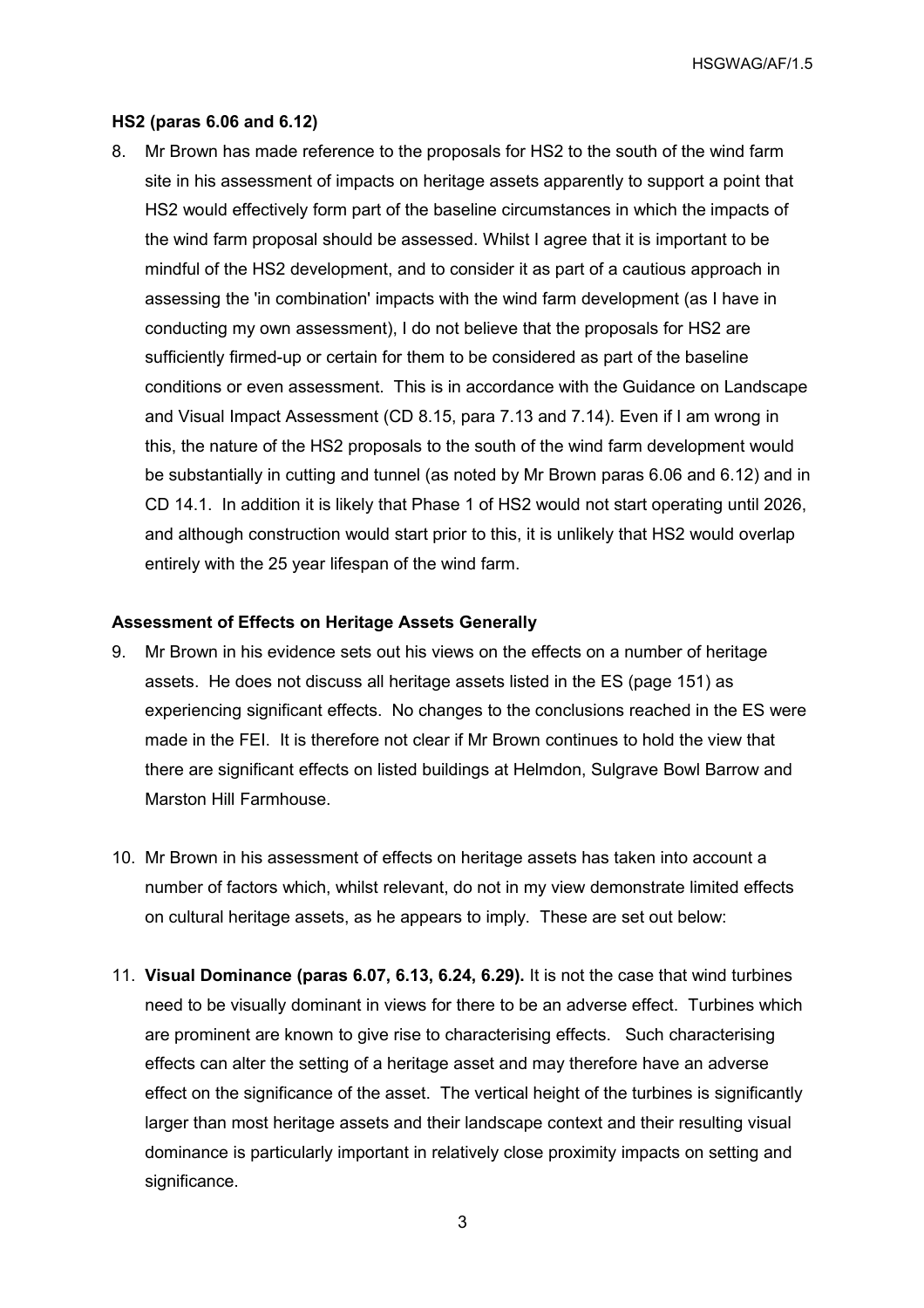- 12. **Scale of the proposed development is relatively limited (consisting of five turbines) (paras 6.07, 6.13, 6.23, 6.29, 6.57 and 6.61).** Whilst it is true that in this instance there are five turbines, as opposed to say ten or more, the number of turbines in not the only consideration of scale - angle and orientation of views can also effect the extent or scale of development in views.
- 13. **Turbines would not surround the heritage asset (paras 6.07, 6.13, 6.29, 6.57 and 6.61)**. Whilst this may be factually correct it is wrong to conclude that as a result the effects of the proposed development on the significance of a heritage asset is limited or minimal. A development does not need to surround a heritage asset for there to be substantial harm. The situation in each case needs more sophisticated consideration than that.
- 14. **Agricultural land surrounding a heritage asset would remain unaltered (paras 6.08, 6.19, 6.24, 6.30, 6.45, 6.58 and 6.61).** Just because there is no physical alteration in terms of land use as a result of a proposed development does not mean that the impacts are limited. The perceived difference in landscape setting and the effects that this has on appreciation of significance are also relevant. The effects of a proposed wind farm development on the rural setting of a heritage asset may affect historic function and key views as well as tranquillity, ruralness, scale, and distance for example, each of which may be important to the significance of the asset. It is wrong therefore to assume that the continuation of rural land use means there is no or limited adverse effect.
- 15. **No confusion between the heritage asset and the turbines (para 6.24, 6.29, and 6.35).** Confusion between a heritage asset and turbines is not the test as to whether the proposed development effects the significance of a heritage asset. This does not explain fully how the development may affect the values associated with an asset and its appreciation. The approach adopted by Mr Brown would imply that impacts only arise where a proposed development is similar in character to that of the heritage asset. This cannot be the case. Alterations and extensions to listed buildings for example may be similar to or contrasting in character but in both cases the 'degree of fit' in terms of location, character/materials and form/scale are the determining factors when assessing impacts on the significance of the heritage asset. In other words it is how the old and the new read together not the propensity for visual confusion. It would never be the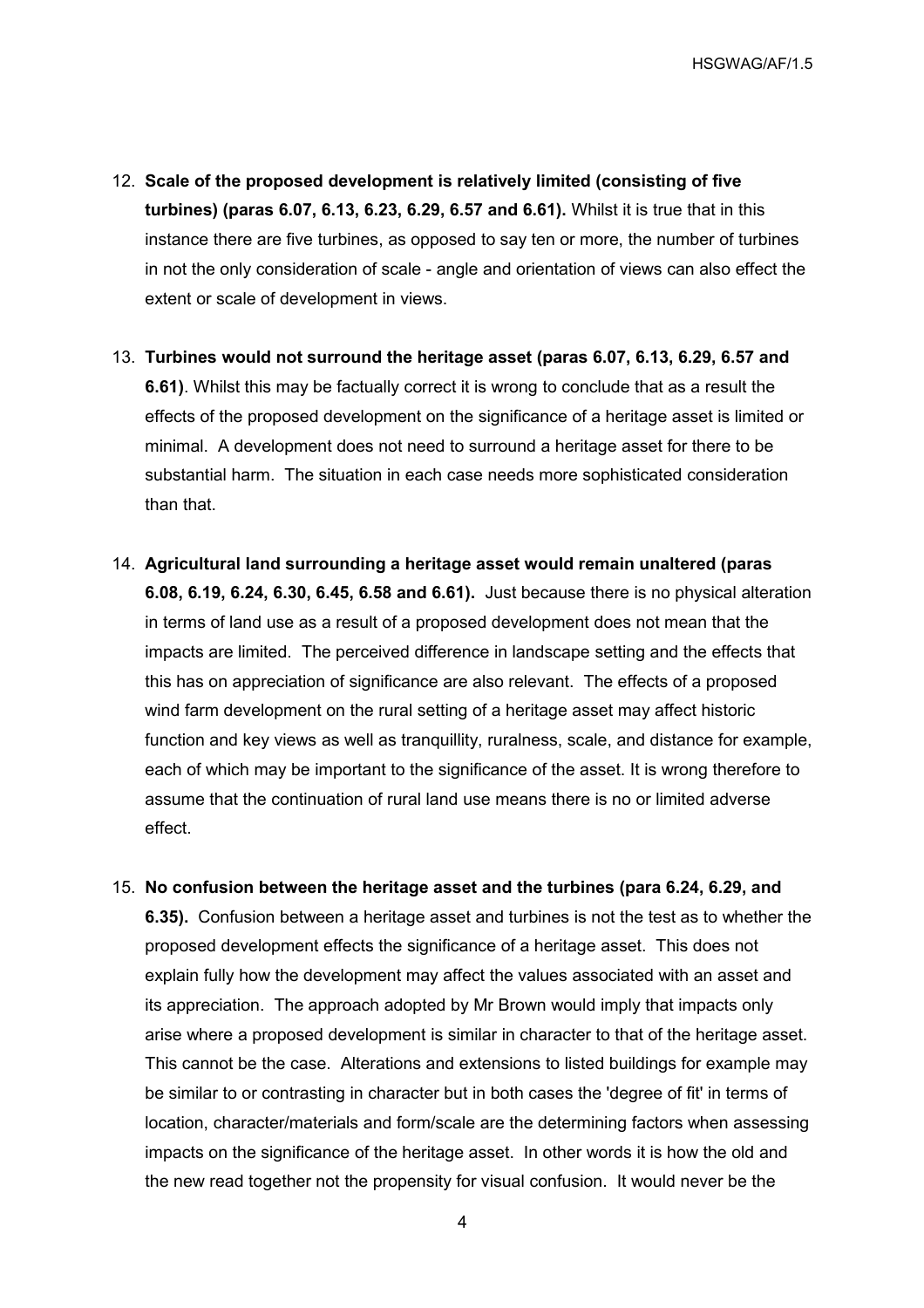case that a wind turbine could be confused for a heritage asset, or vice versa, and yet the planning practice guidance for renewables states "depending on their scale, design and prominence a wind turbine within the setting of a heritage asset may cause substantial harm to the significance of the asset" (CD 2.5, para 34).

#### **Effects on Greatworth Church (paras 6.17-6.19)**

- 16. In para 6.16 Mr Brown notes the relationship between and the significance of the church and the headstones in the graveyard. He also notes in para 6.17 that the graveyard is an important part of the setting of the church and that it abuts agricultural land. The church, headstones and Conservation Area have overlapping settings in this instance. However, Mr Brown concludes that the adjacent agricultural land makes little contribution to the significance of the church because of mature trees which restrict views and appreciation of the open countryside. Whilst this may be true to a degree, it is not the appreciation of the open countryside which is important in this case but rather the role of the rural countryside adjacent to the churchyard which contributes to the perceived tranquillity in the churchyard as a quiet place for moments of reflection. In addition guidance on assessing impacts on heritage assets cautions the over-reliance on vegetation to screen views on the basis that it could be removed during the duration of the development (EH The Setting of Heritage Assets, page 22).
- 17. The tranquillity experienced in the graveyard contributes to the historic significance of the church and headstones and to their appreciation as set out in my proof of evidence (para 122). Mr Brown acknowledges that the turbines would be *'clearly seen in the western end of the graveyard'* but it is notable that in his assessment of effects (para 6.19) he does not mention tranquillity despite the conclusions reached by Inspector Fieldhouse at the last inquiry in relation to the churchyard (CD6.16 para 47).

#### **Effects on Sulgrave Conservation Area (paras 6.26-6.31)**

18. Mr Brown considers Sulgrave to be typical of small agricultural settlements within this part of the country. Whilst this may be true at a very general level, Sulgrave is not typical in terms of the collection of heritage assets it contains which contribute to the unique character and appearance of the village and which form a highly significant group. Mr Brown considers the Conservation Area to be of moderate sensitivity; I disagree and consider it to be of high sensitivity for the reasons set out in para 4 above and para 80 in my proof of evidence.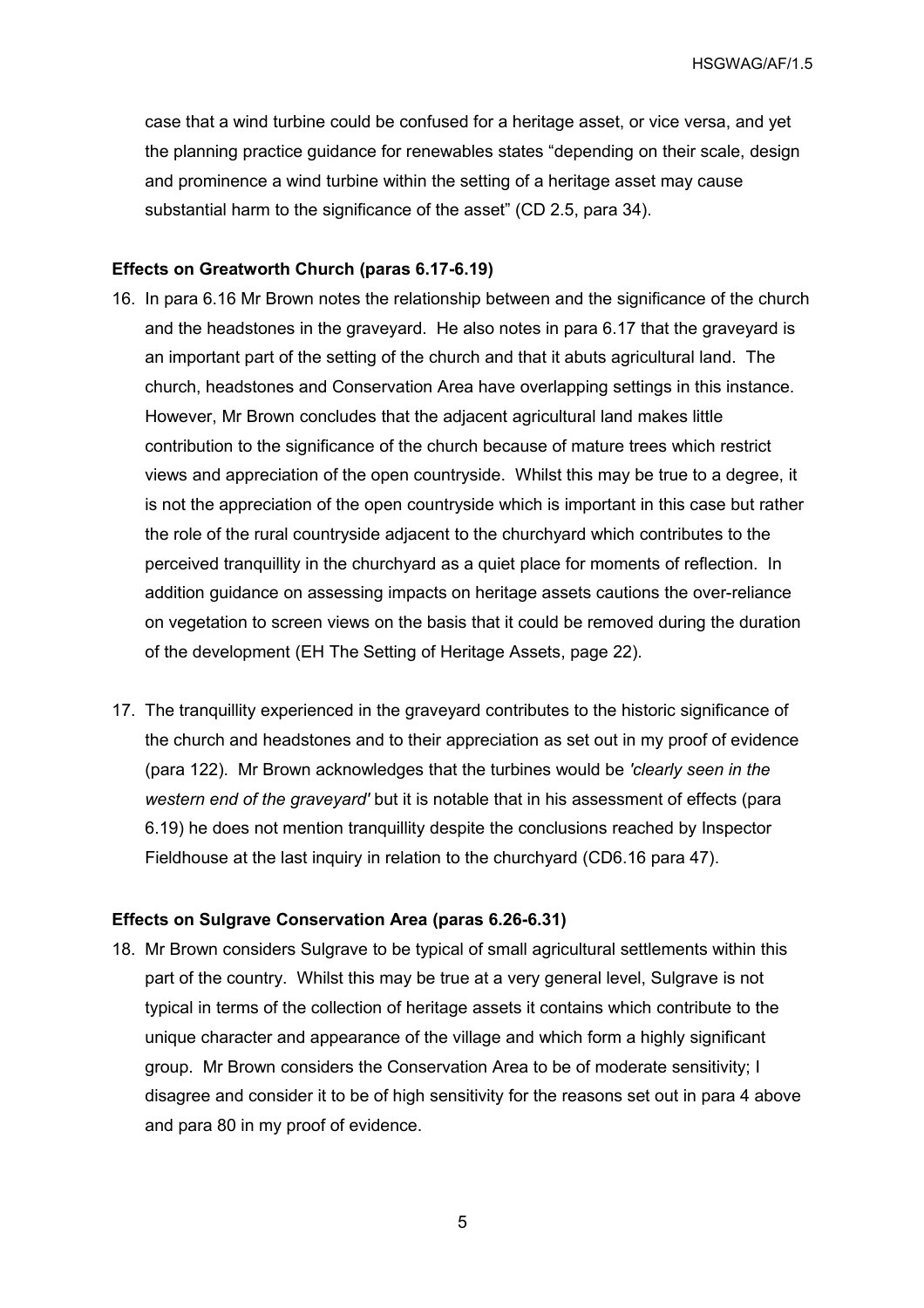19. As noted in my proof of evidence, the prominent presence of the turbines on the skyline within the Sulgrave valley, which forms the setting to the village, would alter perceptions of tranquillity, ruralness, scale and distance. These effects would diminish the appreciation of the historic significance of the Conservation Area and the heritage assets it contains.

#### **Effects on Stuchbury Earthworks (paras 6.55-58)**

- 20. Mr Brown considers that the earthworks are of regional interest. I have set out in my proof of evidence that there is a very strong possibility the site is of national importance and likely to be scheduled. English Heritage have confirmed that they still intend to assess the site for scheduling and that this is now due to take place in November 2013. Nevertheless, even if the site is of regional importance, this importance should not be confused with the sensitivity of the site to the proposed development and therefore the likely effects of the proposed development on the significance of the asset, which I consider to be very great.
- 21. Mr Brown in para 6.56 states that the nature of the earthworks at Stuchbury have little visible presence and therefore the contribution of setting to significance is very limited. However EH guidance on the assessment of impacts on the setting of heritage assets states that often where heritage assets are more subtle in character the role setting plays in their significance can be all the more important (CD 10.1, page 8). I consider the setting of the Stuchbury Earthworks to play a significant role in contributing to the significance of the asset and its appreciation as set out in my proof of evidence (paras 104 and 113).
- 22. In para 6.57 Mr Brown states that the turbines would all be located to the south; this is the primary direction of views from the earthworks due to their location on south-facing slopes. Given the landform, the views out from the earthworks are primarily directed towards the site of the turbines. This is therefore an important consideration. Similarly, in para 6.58 Mr Brown concludes that the agricultural land around the earthworks will remain unaltered (albeit with the addition of five large new elements). Whilst the land may be little altered physically, the evidence of Mr Stevenson concludes that the landscape will become a 'wind farm landscape' and therefore can hardly be considered as unaltered. Mr Brown does not consider the effect of the five new elements on the perceived landscape character and the extent to which this affects significance and appreciation of the asset.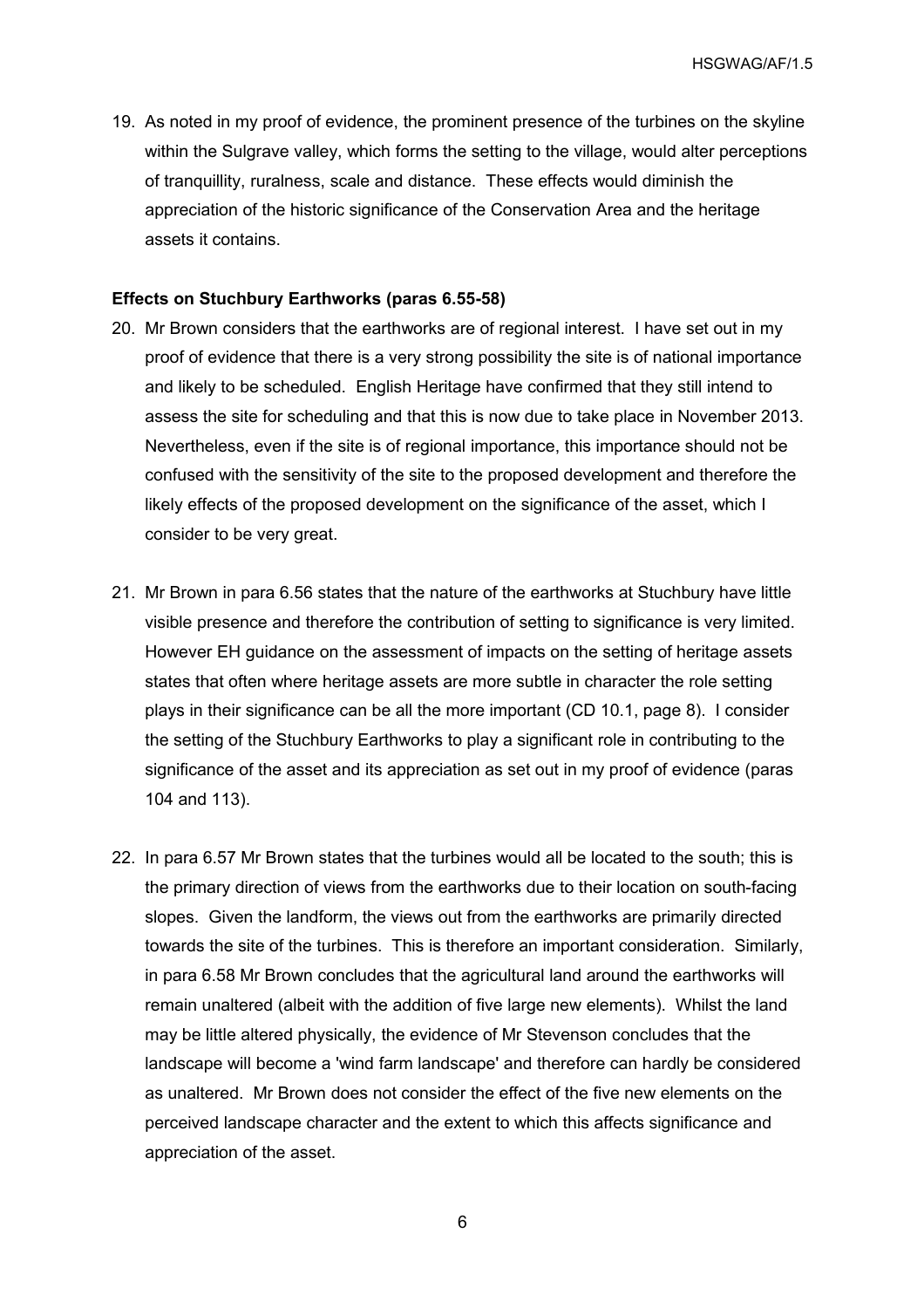#### **Effects on Helmdon Viaduct (paras 6.59-61)**

- 23. Mr Brown considers that it is the disused railway lines which primarily contribute to the significance of this heritage asset. I disagree, as set out in my proof (paras 96 and 97), where I indicate how the landscape setting of the asset also contributes to the asset's significance and how this is likely to be altered by the proposed development. Again, the evidence of Mr Stevenson concludes that the landscape will become a 'wind farm landscape' and therefore can hardly be considered as unaltered.
- 24. It is my understanding that access to the Viaduct is likely to improve in future. The viaduct and surrounding land has recently been purchased by the Tims family at Stuchbury Hall Farm. It is their intention to include this newly acquired land within higher level stewardship and to improve public access.

#### **Issues Raised in Mr Jeffrey Stevenson's Evidence (BEL/JS/2)**

#### **Meaning of valued landscape (paras 3.2-34, 4.47 and 9.7)**

- 25. Mr Stevenson makes reference in para 3.2 to 'valued landscapes' in the NPPF (para 109) and implies that this term does not apply to the Spring Farm Ridge area because the landscape is only valued by the local community. I disagree. Whilst I accept that the landscape affected by the Spring Farm Ridge wind farm proposal is not an internationally, nationally or locally designated landscape, I consider that it nonetheless is of significant value, particularly for its cultural heritage and rural tranquillity. It may be an undesignated landscape but it contains features which are recognised as having national value and which significantly contribute to local distinctiveness. In my view it is appropriate for the term 'valued landscape' in the NPPF paragraph 109 to be applied to the landscape at Spring Farm Ridge.
- 26. The map referred to by Mr Stevenson in his paragraph 3.4 does not in my view indicate that the proposed site is completely unconstrained. Firstly the map in CD 4.9 does not show all national and local designations, for example listed buildings are not mapped. Secondly, as I set out in my evidence, the scheduling of monuments is discretionary and therefore there may be archaeological sites of equivalent importance which are not designated and would therefore not appear on the map. It is a simplistic approach to conclude that the Spring Farm Ridge site is unconstrained based simply on the contents of the map, or to conclude, as Mr Stevenson does in his para 4.47, that the area is not special in landscape terms.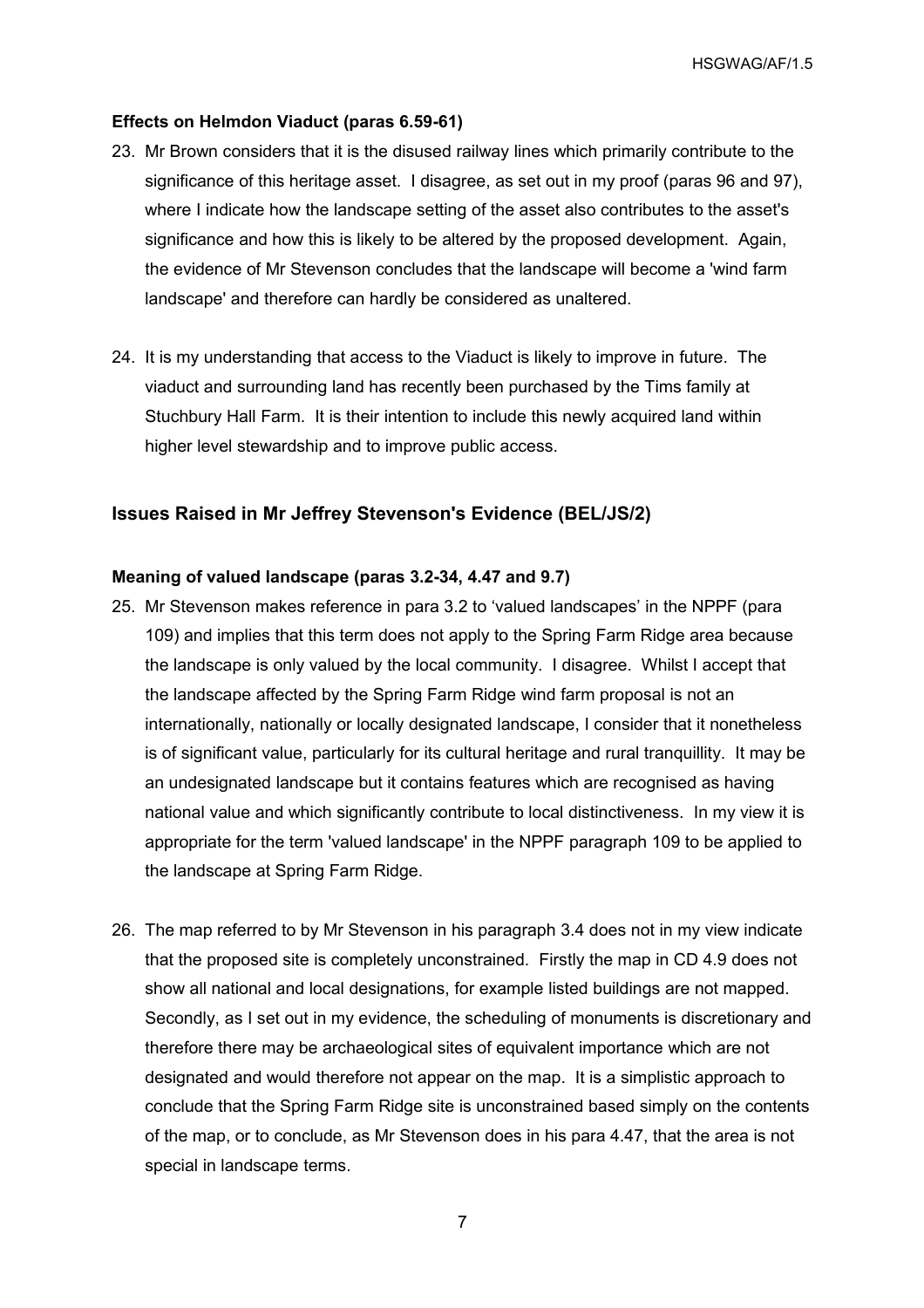27. In landscape and visual impact assessment the value of the landscape is relevant to assessing the effects of development because it forms part of the assessment of landscape sensitivity (as noted in Mr Stevenson's evidence table 4.2) as well as determining the weight to be given in policy terms. A landscape which is undesignated may still be particularly sensitive to a proposed development.

#### **Effects of HS2 (paras 3.16, 4.5 and 4.67)**

28. Mr Stevenson notes the plans for HS2 to the south of the Spring Farm Ridge wind farm proposal in a number of places in his proof. I do not agree that there is a sense of 'developed countryside' in the vicinity of the proposed wind farm nor do I consider that HS2, if it goes ahead, is likely to result in a reinforcement of developed countryside not least because of the mitigation (cutting and tunnel) which is proposed (CD 14.1, drawing number C222-ATK-CV-DPL-020-000012). HS2 is unlikely to have any significant landscape effect on the Helmdon Valley in which the proposed wind farm would sit. As stated in para 8 above, I do not consider HS2 to be sufficiently advanced to form part of the baseline assessment for the Spring Farm Ridge proposal.

## **Extent of Influence of wind farm on landscape character (paras 4.15, 4.27, 4.43 and 4.46)**

29. Mr Stevenson describes the extent of characterising influence in para 4.28. I do not consider this description to be right as it appears not to take into account the variation in topography which, as I have explained in my proof of evidence, influences effects. For example, it is unclear why Mr Stevenson considers the characterising effects to extend towards Sulgrave but not to extend to the north of the village. Arguably the characterising effects of the turbines are in fact more evident to the north of the village than they are to the south. Similarly, in views to the east, HSGWAG photomontages SV5 and SV6 illustrate the characterising effects of the proposed development on the south side of Helmdon. It is unclear why Mr Stevenson considers the characterising effects of the proposed development to be limited to the west of Helmdon village. Further, Mr Stevenson in para 4.43 confirms that there would be moderate/major level of effect (significant in character terms) up to around 2.5km from the turbines. This does not correlate with his assessment of characterising effects described in his para 4.28.

#### **Historic landscape (paras 4.61-4.68 and 4.73)**

30. Mr Stevenson in para 4.64 notes that the HLCA describes the historic character area in which the proposed development would sit as having been significantly modified in the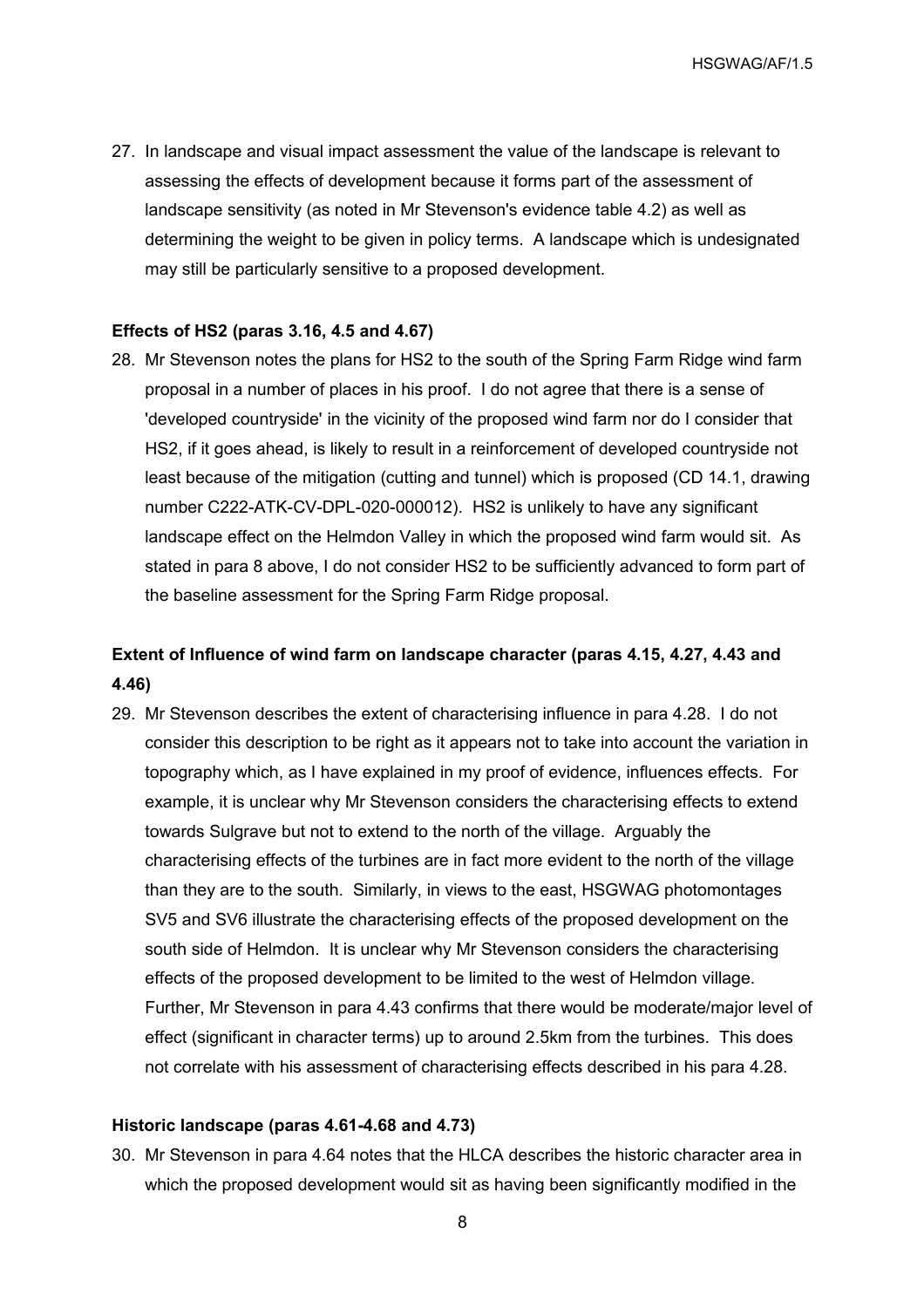19th century and he concludes that the area is not an ancient landscape. He goes on in para 4.66 to state that there are no relic landscapes which would be significantly affected by the proposed development and refers to Mr Brown's evidence about Stuchbury Earthworks. However, the HLCA describes the fieldscapes in this character area (page 38) as including enclosed fields which remain untouched by 19th century agricultural activity and may be of some antiquity. On page 40 it describes the Stuchbury Open Field remains with the DMV (deserted medieval village) as a 'relic landscape'.

- 31. In para 4.67 Mr Stevenson draws attention to other changes which he considers are likely to alter the historic pattern of the area. However, as noted above, HS2 is likely to be in a cutting/tunnel to the south of the Spring Farm Ridge site and would not in any event impact on the historic patterns found within the Helmdon valley where the turbines would be located. HS2 would not in my view increase perceptions of developed countryside in this location.
- 32. I disagree with the conclusions reached in para 4.68 in relation to the Helmdon Valley and Stuchbury Earthworks for the reasons set out in my proof of evidence.
- 33. I note in paragraph 4.73 that it is acknowledged that the 5m wide tracks associated with the wind farm development would be retained, after decommissioning.

#### **Conclusions on landscape effects (paras 9.4, 9.16, 9.17 and 9.34)**

- 34. It is not clear how Mr Stevenson reaches his conclusions on landscape effects. For example he states in para 9.4 that the wind farm would not significantly affect the tranquillity of the landscape and yet there appears to be no assessment of the tranquillity of the area (see table 4.2 page 19).
- 35. In para 9.16 it is concluded that the wind farm proposal would be consistent with the spirit of an open, wind-swept, reasonably exposed, medium-large scale, reasonably simple farmed landscape. I do not agree that this description of landscape applies to the landscape significantly affected by the wind farm proposal. The segregation of the landscape into interfluves and valleys does not reflect the perception of the landscape in the real world, where the two are read together and comprise a single valley unit. The description provided in para 9.16 only really applies to longer distance views from elevated ridges where the more intermediate intervening valley landscapes are not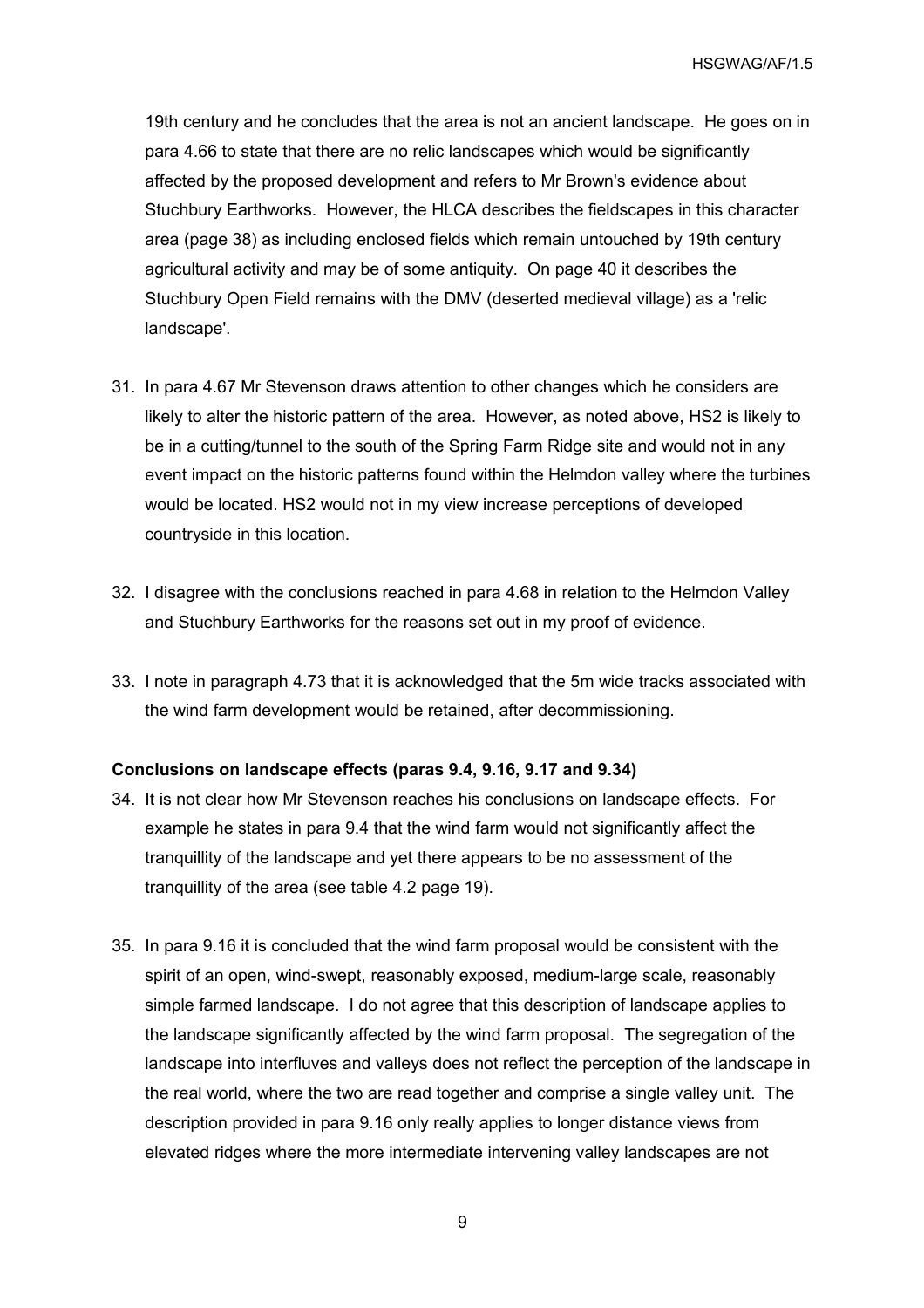perceived in the same way and where views are much broader and a large sky is more apparent.

- 36. The turbines would not in my opinion appear as a controlled, reasonably balanced, stable grouping when seen from the east (HSGWAG Photomontages SV5 and SV6). I do not believe that the receiving landscape possesses the principal contemporary landscape attributes which lend it the ability to be more accommodating rather than less accommodating as confirmed by the detailed sensitivity assessment carried out by LUC and as found in my own assessment of the area.
- 37. Mr Stevenson accepts that there are characterising effects and adverse harm on landscape character up to 2.5km from the proposed development but concludes in para 9.34 that the change would not be unacceptably harmful because it is localised and the landscape is valued only locally. This cannot be right. Localised impacts can still be regarded as unacceptable depending on the nature of the impacts, which in this case include significant effects on character, visual and residential amenity, and the historic environment.

#### **Use of public rights of way and effects on use (paras 6.9-6.11 and 6.15)**

38. It is my understanding that the majority of people who use the public rights of way which cross the appeal site are undertaking short, local, recreational, circular walks. This is confirmed by Mr Stevenson in his paragraphs 6.9-6.11. It is precisely because these routes are used in this way that the proposed development will have such a profound effect on people's enjoyment of them. Had these routes been used primarily as part of longer distance routes, or for functional reasons to get from A to B, then the effects on use could perhaps be less significant.

#### **Tranquillity (paras 8.7 and 8.8)**

39. Mr Stevenson's description of tranquillity in the vicinity of the site and the influence of the Tanks-a-Lot activity does not accord with my own experience of the area from my site visits or indeed information provided to me by those who live and walk in the area. Having reviewed the Officer's report to committee relating to the retrospective planning application for Tanks-a-Lot, it appears that no concern had been raised in the past regarding noise from activity on the site save for shooting, which was restricted by condition. Noise from Tanks-a-Lot activity, when it does occur, is therefore not a new noise and is intermittent.